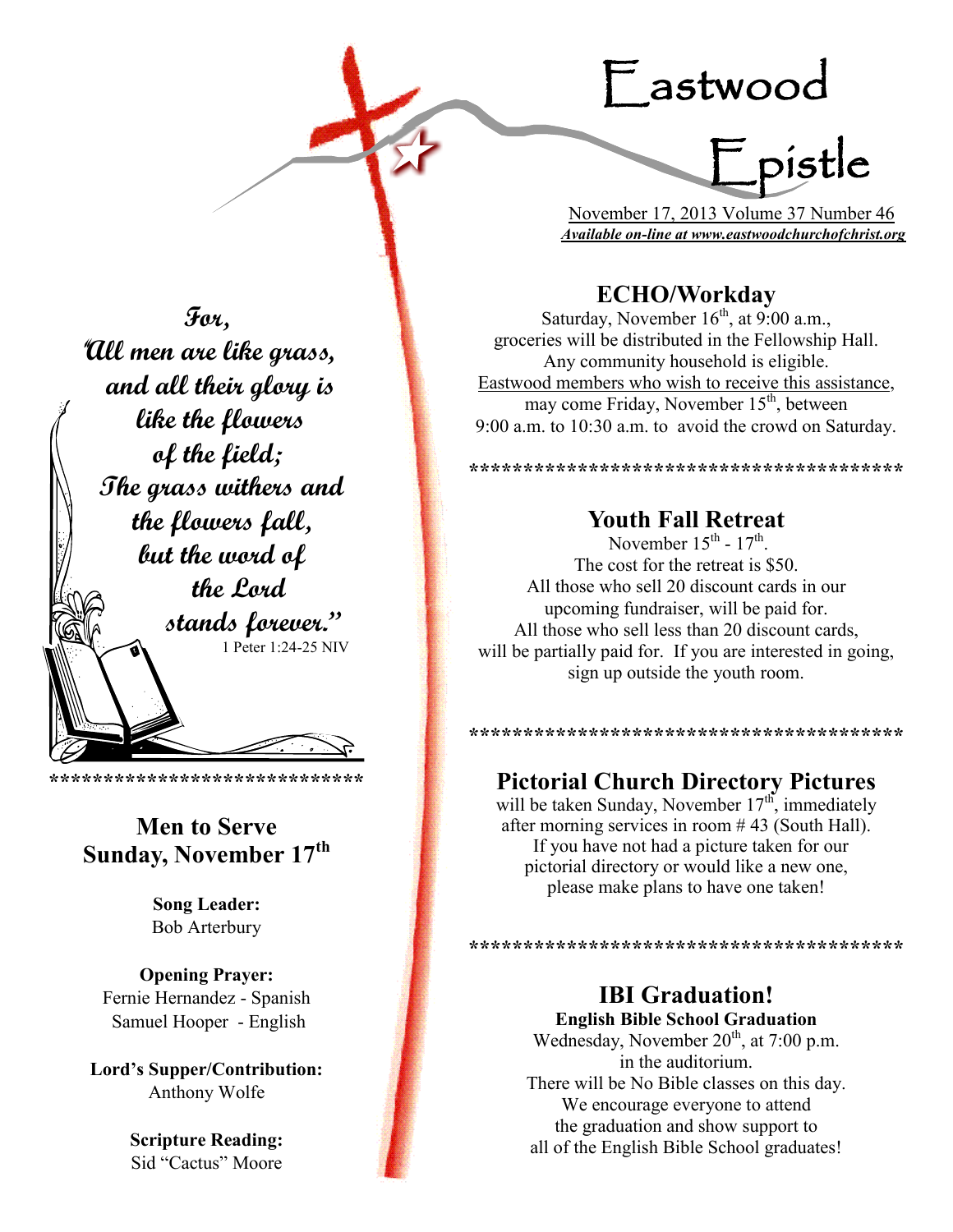# *Together*

**This is a frantic time of year for many retailers**. Many make 75% to 95% of their sales during the last three months of the year. The jewelry store where I worked during college, could not pay its bills from Dec 25 until Easter week. The pressure is on retailers to get us, the consumer, to buy - buy - buy - buy.

My young child was placed on the knee of a store Santa, who asked, "What do you want to tell Santa?" The child replied, "Trick or Treat."

I write this to encourage you to stay in control of your spending. Talk with other family members and ask that gifts be meaningful instead of expensive. Do we even remember the gifts of last season? Gifts, we may still be paying for on our credit card.

**The meaning of the season** has become greed, gluttony, drunkenness and narcissism. Even if Christians avoid alcohol, there is trouble in the making during the last three months.

It has been said that because of the short days, long nights, weather and winter colds, we have created holidays to give us reason to be cheerful and celebrate. One said, if we did not have Christmas, we would make up a holiday. Well, actually, we did. Does that make them wrong? No.

**What makes them wrong** is how we celebrate them. Ask yourself what can be done to enjoy the times of family togetherness in a good way? I knew a man who ruined every holiday because he got drunk. He bought expensive gifts, but no one around him had a good time. So he had a hangover, huge debt, and no one liked what he did to the day.

*Charles M Clodfelter*

*Sunday Guests who registered - 7 Did you speak with them?*

**www.eastwoodchurchofchrist.org**

#### **Schedule of Services**

Bible Class - 9:00 A.M. Ladies Bible Class Bible Study Worship - 10:00 A.M. 10:00 A.M. 7:00 P.M.

**Sunday Tuesday Wednesday**

## **Area TV Programs**

Fridays: 7:00 P.M. Channel #38 (Cable Channel #16) Sundays: 5:00 A.M. Inspiration Channel (Channel #364 Direct TV)

*Thank You! Thank You so Much!*

Dear Eastwood members,

Thank you so much for your thoughts, prayers and for the beautiful flowers for my brother, Alberto, who passed away in Monterey, California. It was a difficult time for me, however, prior to his passing, I did speak with him. Again, thank you for your love and thoughts. Virginia Fraire

## **Our Sympathy**

We extend our heartfelt sympathy to John Bowers and family. John's wife and Eastwood church of Christ former member, Nancy June Bowers, passed away, Friday, October 25, 2013, in Ruidoso, NM. Services were entrusted to Sunset Funeral Home-East, El Paso, TX. Please keep the Family in your prayers.



Sunday, November 17<sup>th</sup> - Mike & Teri Dove Sunday, November 24<sup>th</sup> - Junie & Susie Chavez

**Sunday, November 17, 2013 Speaker** - Charles Clodfelter **Sermon Topic** - *Self-Indulgence* **Scripture** - Luke 12:19-20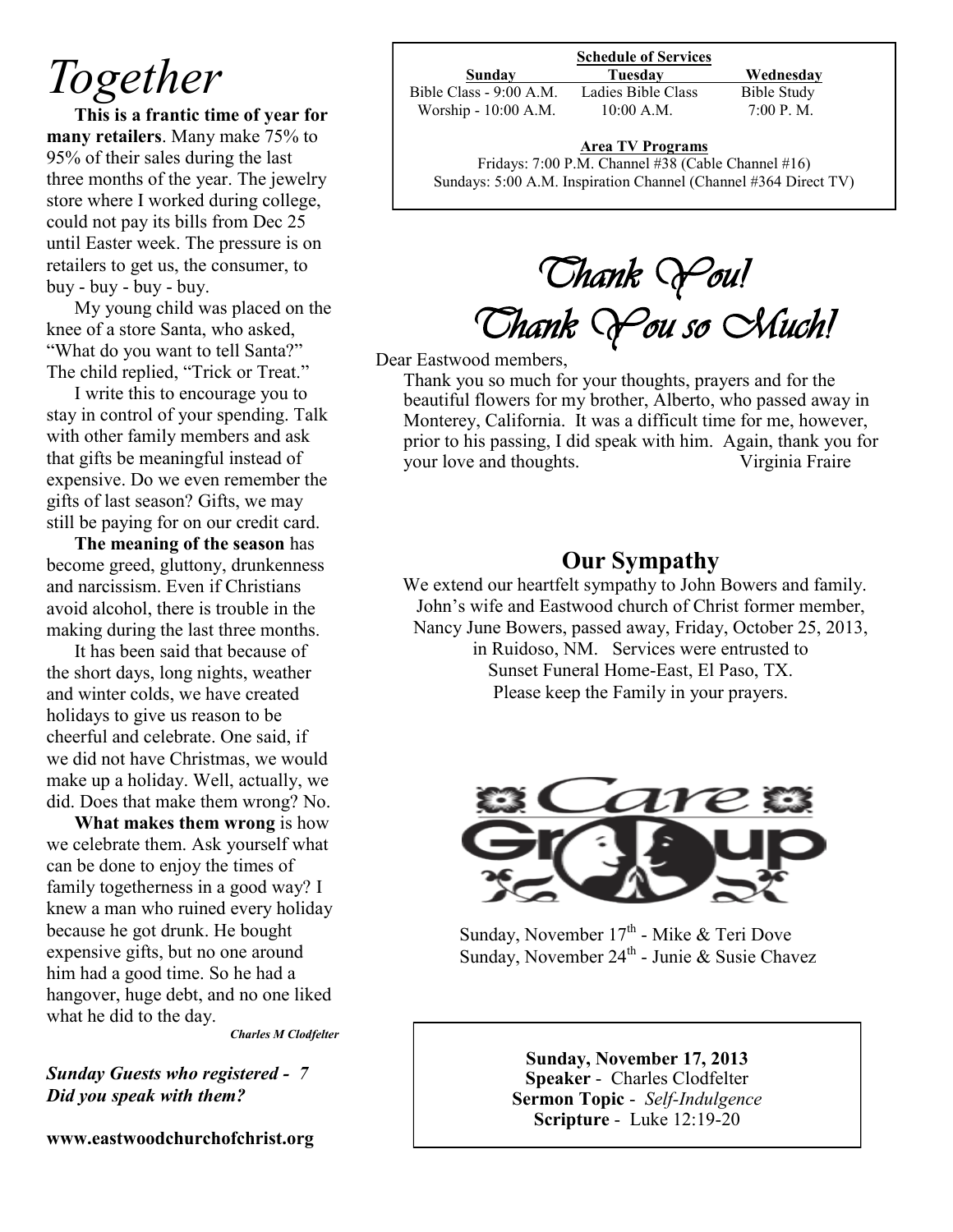

s a Christian, you are a marked person because you have claimed to be a child of God. People are watching you to find out what a child of God is like. How does a child of God react under pressure?<br>What does he do when the s a Christian, you are a marked person because you have claimed to be a child of God. People are watching you to find out what a child of God is like. How does a child of God react under pressure? seems to be no way out?

At work, at school and in your neighborhood, people are watching

you. They are watching you because they have problems and they want answers to their problems. Christianity promises an answer. You are a Christian, so they want to see if the answer works. Whether you want to be or not, you're an example of a believer to those people around you. They are watching you because they don't know what a believer is all about. They assume that you are what a believer should be.

As we go through the week (and life), remember that you are a marked person, but that's no problem. Just project what people already think of you. Yes, we are Christians. Now lets get out there and DO IT! Paul

 $\_$  , and the contribution of the contribution of the contribution of the contribution of the contribution of  $\mathcal{L}_\text{max}$ 





November 20 - Lizette Granado November 20 - Edmundo Lujan November 21 - Elia Lujan November 21- Elizabeth Rodriguez

## **Youth Group Fundraiser!**

Eastwood Youth Group is having a fundraiser selling discount cards. The cards cost \$20 and have great discounts to 18 different businesses in the area (such as 15% off your bill at Lunch Box off of Buckner Street). The cards are good until December 2014 and the discounts can be used once per day. If you are interested in purchasing a card, please speak with Andrew or one of the youth kids. Money earned from this fundraiser will go toward youth retreats, youth rallies, scholarships for teens who need help going on youth trips, and many other youth events.

**~~~~~~~~~~~~~~~~~~~~**

November 21 - Arturo & Isa Torres







## **Yard Sale Fundraiser**

I will be traveling with People to People Ambassadors this summer on a trip to Europe. To help fundraise for this trip, I am having a yard sale on Saturday, December 7, 2013. Please consider donating any items that you may no longer want or need. Your donations are greatly appreciated. You can bring your donations to the church on Sundays or Wednesdays. If you need us to pick up any items from your home, please let us know. Thank you. Autumn Russell, 915-253-3230